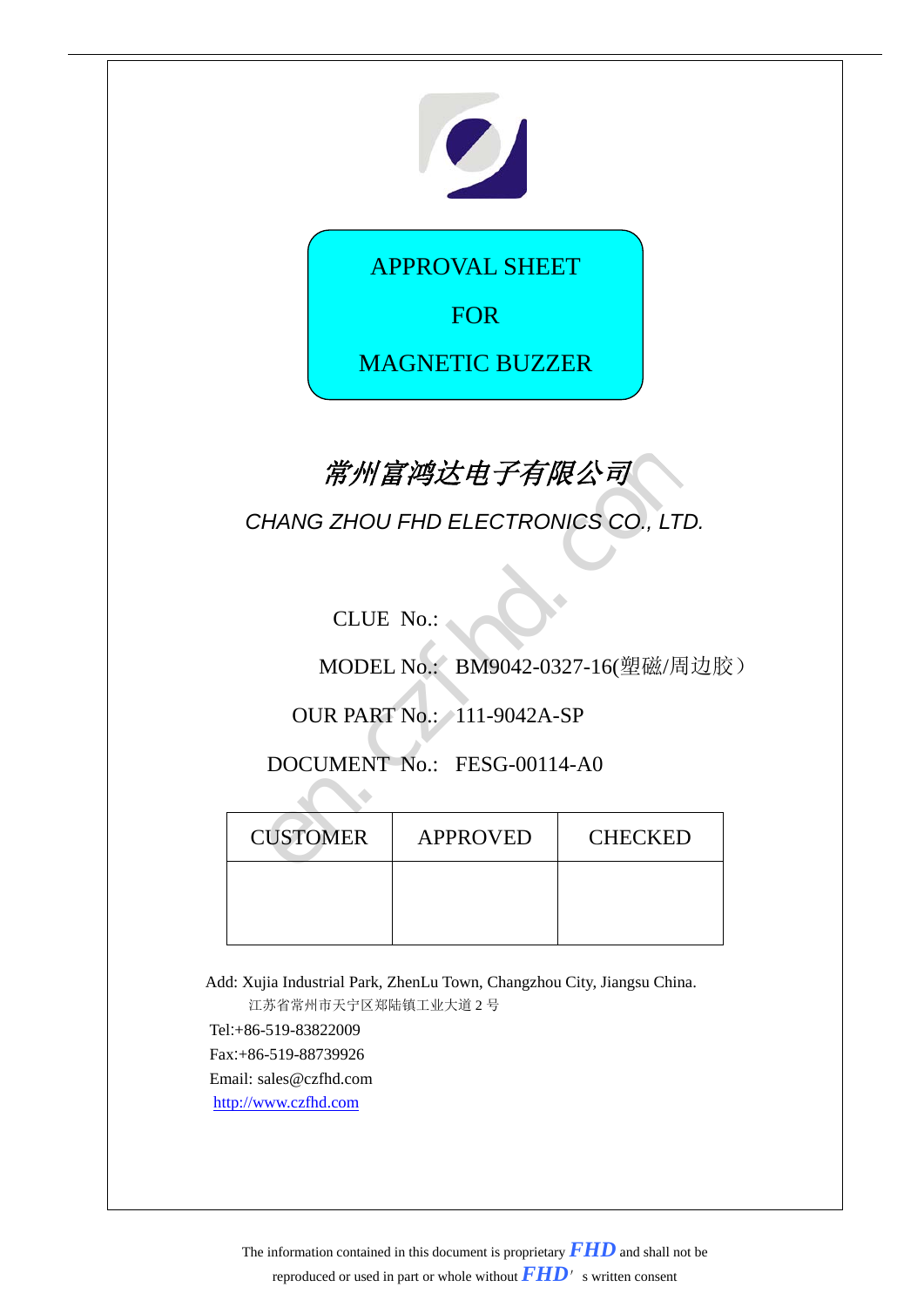

|            | <b>Specification for Electro-Magnetic Buzzer</b> |  |              |           | Page 2 of 6 |
|------------|--------------------------------------------------|--|--------------|-----------|-------------|
|            | (Pin Type)                                       |  | Des.         | Chk.      |             |
| Model No.: |                                                  |  | 111-9042A-SP | Chen Hong | Jiang Yin   |
|            | BM9042-0327-16   Part No.                        |  | 8/18/2021    | 8/18/2021 |             |

| 1. Document revision history |    |      |                                              |     |
|------------------------------|----|------|----------------------------------------------|-----|
| 修改时间                         | 版本 | 修改页次 | 修改内容                                         | 确认人 |
| 2018/12/4                    |    |      | 料号升级: 老料号 111-904211-02 升<br>级为 111-9042A-SP | 陈红  |
|                              |    |      |                                              |     |
|                              |    |      |                                              |     |
|                              |    |      |                                              |     |
|                              |    |      |                                              |     |
|                              |    |      |                                              |     |
|                              |    |      |                                              |     |
|                              |    |      |                                              |     |
|                              |    |      |                                              |     |
|                              |    |      |                                              |     |
|                              |    |      |                                              |     |
|                              |    |      |                                              |     |
|                              |    |      |                                              |     |
|                              |    |      |                                              |     |
|                              |    |      |                                              |     |
|                              |    |      |                                              |     |
|                              |    |      |                                              |     |
|                              |    |      |                                              |     |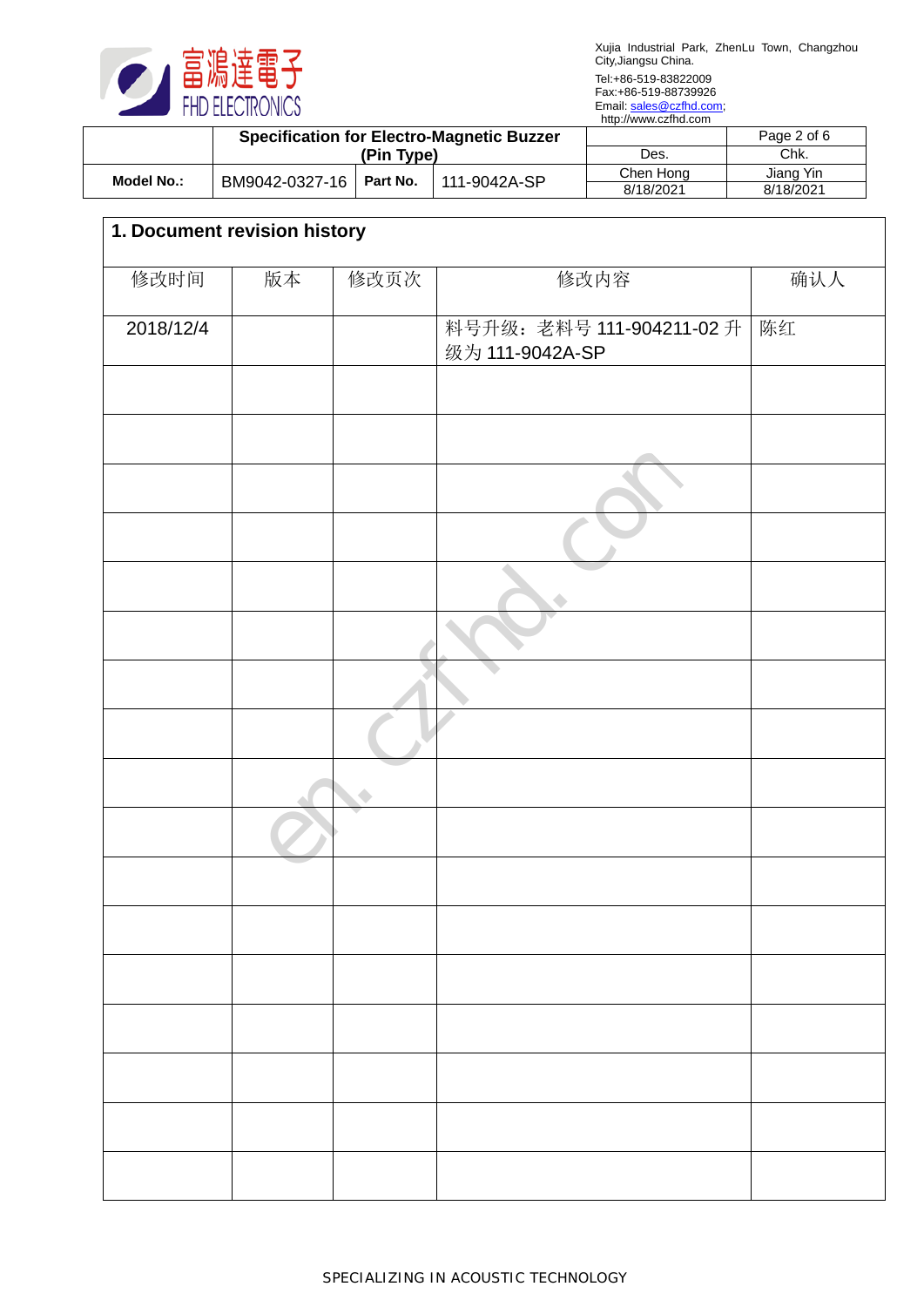

|            | <b>Specification for Electro-Magnetic Buzzer</b><br>(Pin Type) |          |              |           | Page 3 of 6 |
|------------|----------------------------------------------------------------|----------|--------------|-----------|-------------|
|            |                                                                |          |              | Des.      | Chk.        |
| Model No.: | BM9042-0327-16                                                 | Part No. | 111-9042A-SP | Chen Hona | Jiang Yin   |
|            |                                                                |          | 8/18/2021    | 8/18/2021 |             |

|                           | <b>2. Technical Parameter</b>                                                                                                                                                                     |                                                 |  |  |  |  |  |
|---------------------------|---------------------------------------------------------------------------------------------------------------------------------------------------------------------------------------------------|-------------------------------------------------|--|--|--|--|--|
|                           | <b>Measuring condition</b><br>Part shall be measured under a condition (Temperature: $5 \sim 35^{\circ}$ C, Humidity:<br>45% $\sim$ 85%R.H., Atmospheric pressure: 860 $\sim$ 1060hPa) unless the |                                                 |  |  |  |  |  |
|                           | (Temperature: 25±3°C, Humidity: 60±10%R.H.<br>standard<br>condition<br>Atmospheric pressure: 860 $\sim$ 1060hPa) is regulated to measure.                                                         |                                                 |  |  |  |  |  |
| 1                         | <b>Rated Voltage</b>                                                                                                                                                                              | $3Vo-p$                                         |  |  |  |  |  |
| 2                         | <b>Operating Voltage</b>                                                                                                                                                                          | $2 \sim 5$ Vo-p                                 |  |  |  |  |  |
| 3                         | <b>Rated Current</b>                                                                                                                                                                              | Max.80mA, at 2731Hz 50% duty Square Wave 3Vo-p  |  |  |  |  |  |
| 4                         | Sound Output at 10cm                                                                                                                                                                              | Min. 85dB, at 2731Hz 50% duty Square Wave 3Vo-p |  |  |  |  |  |
| 5                         | <b>Coil Resistance</b>                                                                                                                                                                            | $16\pm4\Omega$                                  |  |  |  |  |  |
| 6                         | <b>Resonant Frequency</b>                                                                                                                                                                         | 2731Hz                                          |  |  |  |  |  |
| $\overline{7}$            | <b>Operating Temperature</b>                                                                                                                                                                      | $-20^{\circ}\text{C}\sim+70^{\circ}\text{C}$    |  |  |  |  |  |
| 8                         | Store Temperature                                                                                                                                                                                 | $-30^{\circ}\text{C}\sim+80^{\circ}\text{C}$    |  |  |  |  |  |
| 9                         | Net Weight                                                                                                                                                                                        | Approx 0.8g                                     |  |  |  |  |  |
| 10                        | <b>RoHS</b>                                                                                                                                                                                       | Yes \                                           |  |  |  |  |  |
| 3. Dimensions<br>Unit: mm |                                                                                                                                                                                                   |                                                 |  |  |  |  |  |
|                           | S<br>$+1$<br>$\overline{\phantom{0}}$                                                                                                                                                             |                                                 |  |  |  |  |  |







\*Unit: mm; Tolerance: ±0.5mm Except Specified \*Housing Material: Black PBT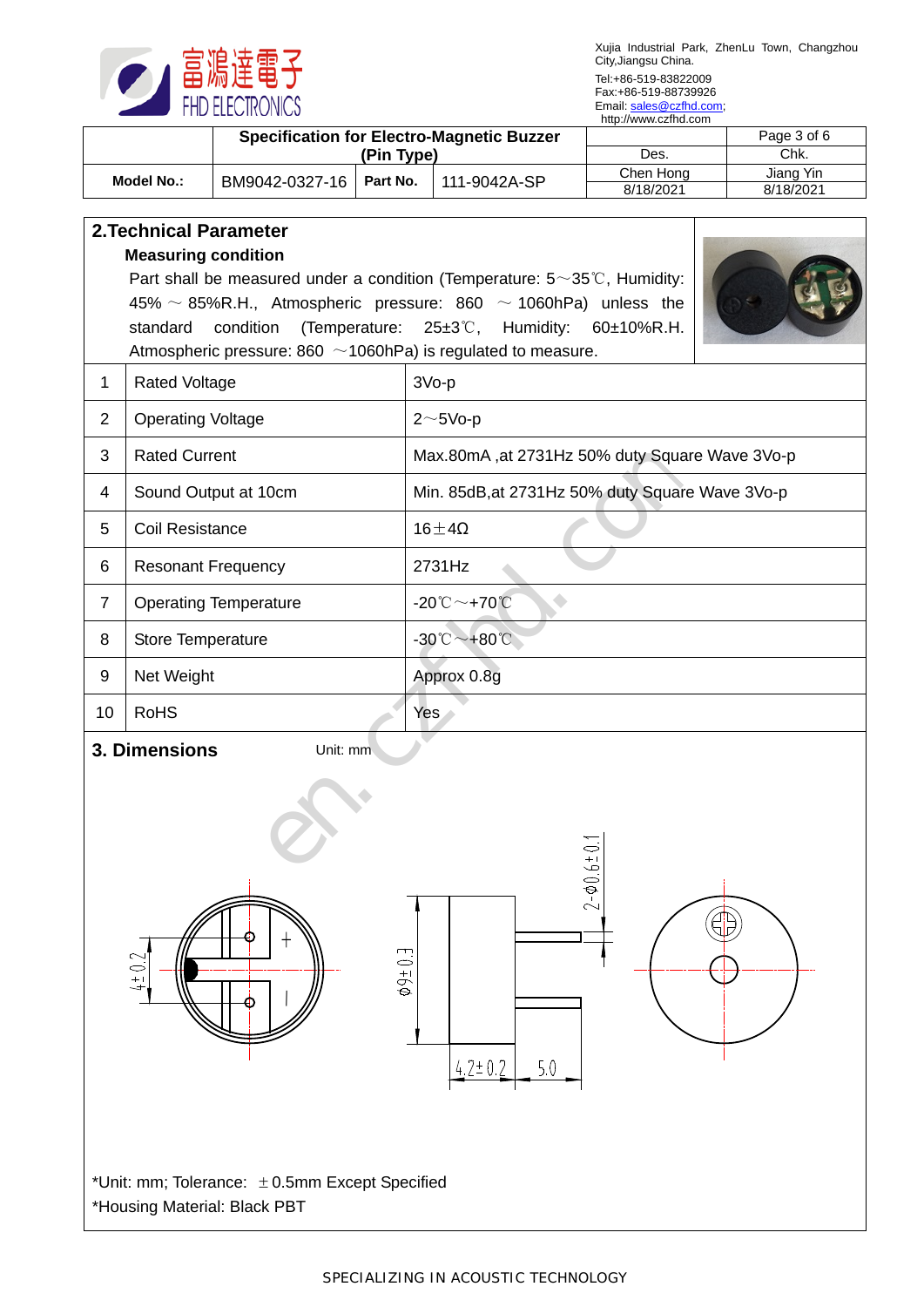

|            | <b>Specification for Electro-Magnetic Buzzer</b><br>(Pin Type) |          |              |           | Page 4 of 6 |
|------------|----------------------------------------------------------------|----------|--------------|-----------|-------------|
|            |                                                                |          |              | Des.      | Chk.        |
| Model No.: | BM9042-0327-16                                                 | Part No. | 111-9042A-SP | Chen Hong | Jiana Yin   |
|            |                                                                |          | 8/18/2021    | 8/18/2021 |             |

# **4. Electrical And Acoustical Measuring Condition**

# **Recommended Driving Circuit**





Resonant frequency, 1/2 duty cycle. Square wave. Signal amplitude should be large enough tosaturate the transistor.



# **5. Frequency Response**



3Vo-p 50% duty Square wave,10cm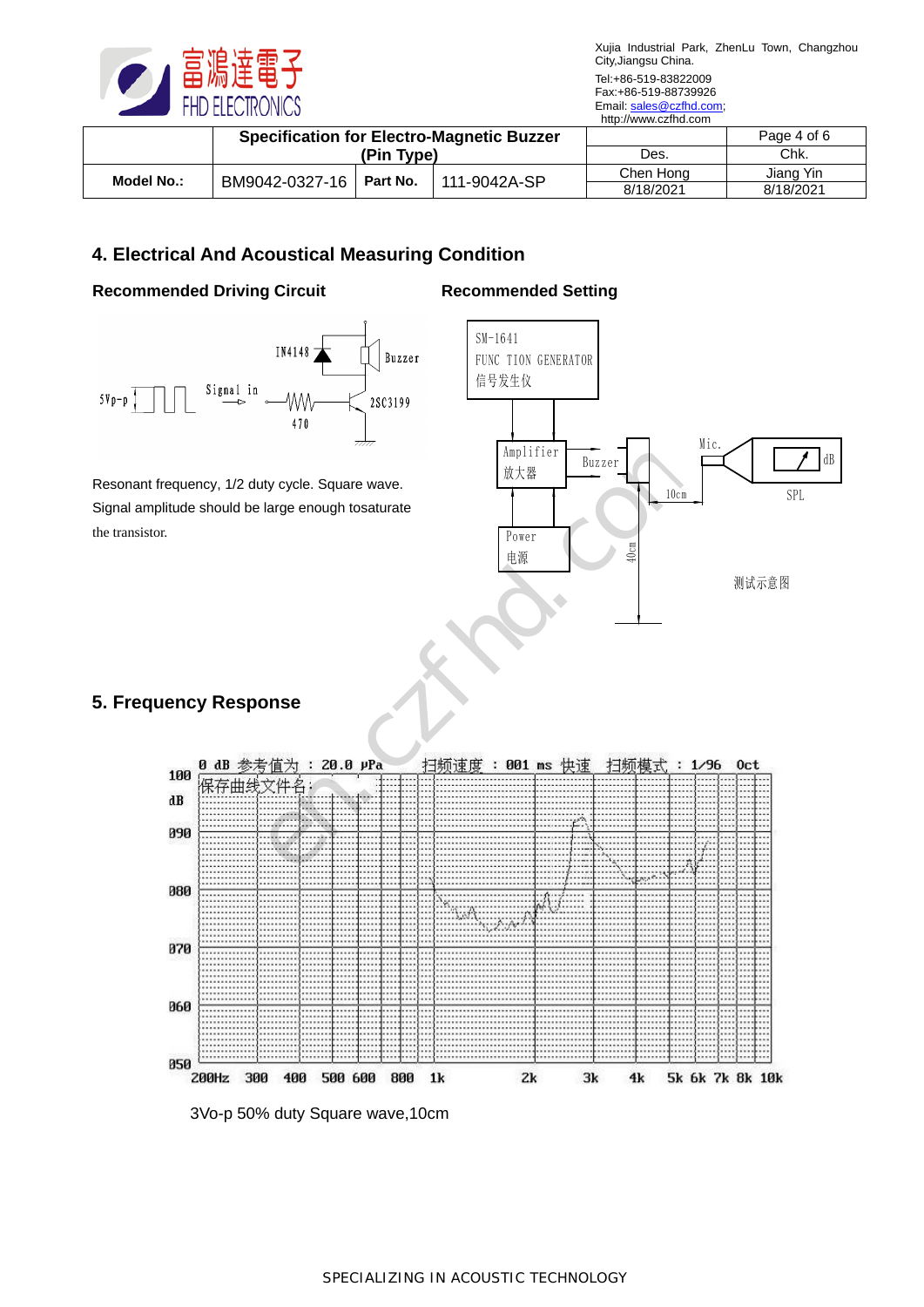

|            | <b>Specification for Electro-Magnetic Buzzer</b><br>(Pin Type) |          |              |           | Page 5 of 6 |
|------------|----------------------------------------------------------------|----------|--------------|-----------|-------------|
|            |                                                                |          |              | Des.      | Chk.        |
| Model No.: | BM9042-0327-16                                                 | Part No. | 111-9042A-SP | Chen Hona | Jiang Yin   |
|            |                                                                |          |              | 8/18/2021 | 8/18/2021   |

## **6. Reliability Test**

After any following tests the part shall meet specifications without any degradation in appearance and performance except SPL. SPL shall not deviate more than -10 dB from the initial value

# **6.1 Ordinary Temperature Life Test**

The part shall be subjected to 96 hours at  $25±10°C$ . Input rated voltage Resonant frequency, 1/2 duty Square wave.

#### **6.2 High Temperature Test**

The part shall be capable of with standing a storage temperature of  $+80^{\circ}$  for 96 hours.

# **6.3 Low Temperature Test**

The part shall be capable of with standing a storage temperature of -30℃ for 96 hours.

#### **6.4 Humidity Test**

Temperature:+40℃±3℃ Relative Humidity:90%~95% Duration: 48 hours and expose to room temperature for 6 hours

#### **6.5 Temperature Shock Test**

Temperature:70℃ /1hour→ 25℃/3hours→-30℃/1hour→ 25℃/3hours (1cycle) Total cycle: 10 cycles

#### **6.6 Drop Test**

Standard Packaging From 75cm(Drop on hard wood or board of 5cm thick,

three sides, six plain.)

## **6.7 Vibration Test**

Vibration:1000cycles /min. Amplitude:1.5mm, Duration: 1 hour in each 3 axes

## **Note:**

As this product is not protected from foreign material entering, please make sure that any foreign materials (e.g. magnetic powder, washing solvent, flux, corrosive gas) do not enter this product in your production processes. The functional degradation (e.g. SPL down) may occur if foreign material enter it. Transference of -30℃ for 96 h<br>
C±3℃ Relative Humidity:90%~95% Duration: 48 hours<br>
Relative Humidity:90%~95% Duration: 48 hours<br>
Rest<br>
Thour→ 25℃/3hours→-30℃/1hour→ 25℃/3hours (1cycle)<br>
Ses<br>
Trom 75cm(Drop on hard wood or

## **7. Recommended the wave soldering temperature**